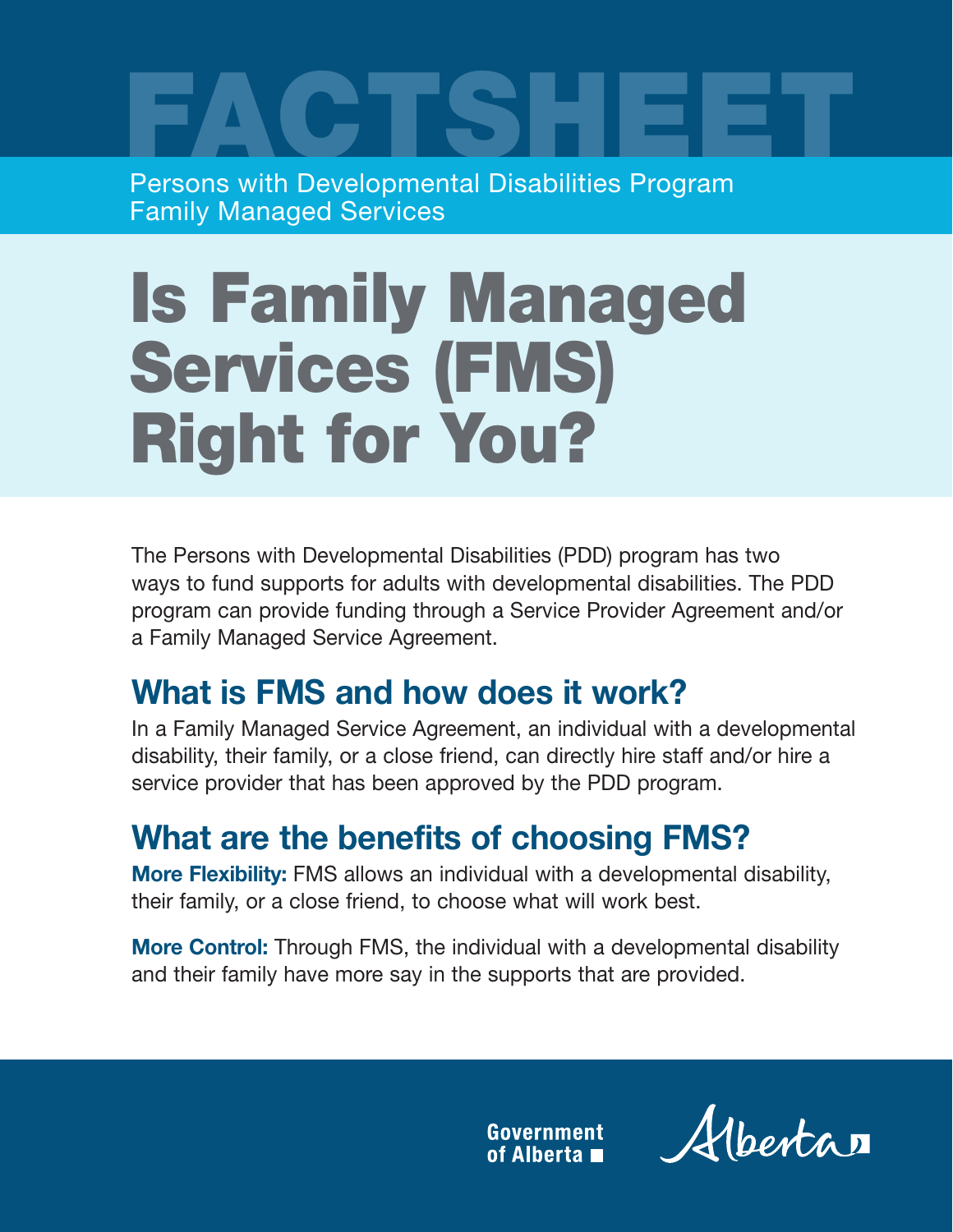#### Is Family Managed Services (FMS) Right for You?

### **What types of services are funded?**

Services funded by the PDD program include:

- **Home Living Supports** to assist individuals in their home environment.
- **Employment Supports** to train, educate, and support individuals to gain and maintain paid employment.
- **Community Access Supports** to promote community access and participation.
- **Specialized Community Supports** these are generally short-term supports provided in unique circumstances (e.g. behavioural supports)

The amount and type of services you can purchase with PDD funding are based on the assessed support needs of the individual with a developmental disability and are identified in their Individual Service Agreement.

# **Can I switch from an approved service provider to Family Managed Services?**

Yes. You can switch from an approved service provider to FMS at any time. You can also switch back. The type and amount of support would be reviewed each time, and the funding level may change.

# **Can I choose more than one funding option?**

Yes you can. You can choose to use FMS alone or to combine FMS with a Service Provider Agreement.

Here are some ways to use FMS:

- Hire staff to provide respite care only
- $\blacksquare$  Hire staff to provide all the supports
- Hire service providers to provide all the supports
- $\blacksquare$  Hire staff to provide specific supports only (e.g. employment)

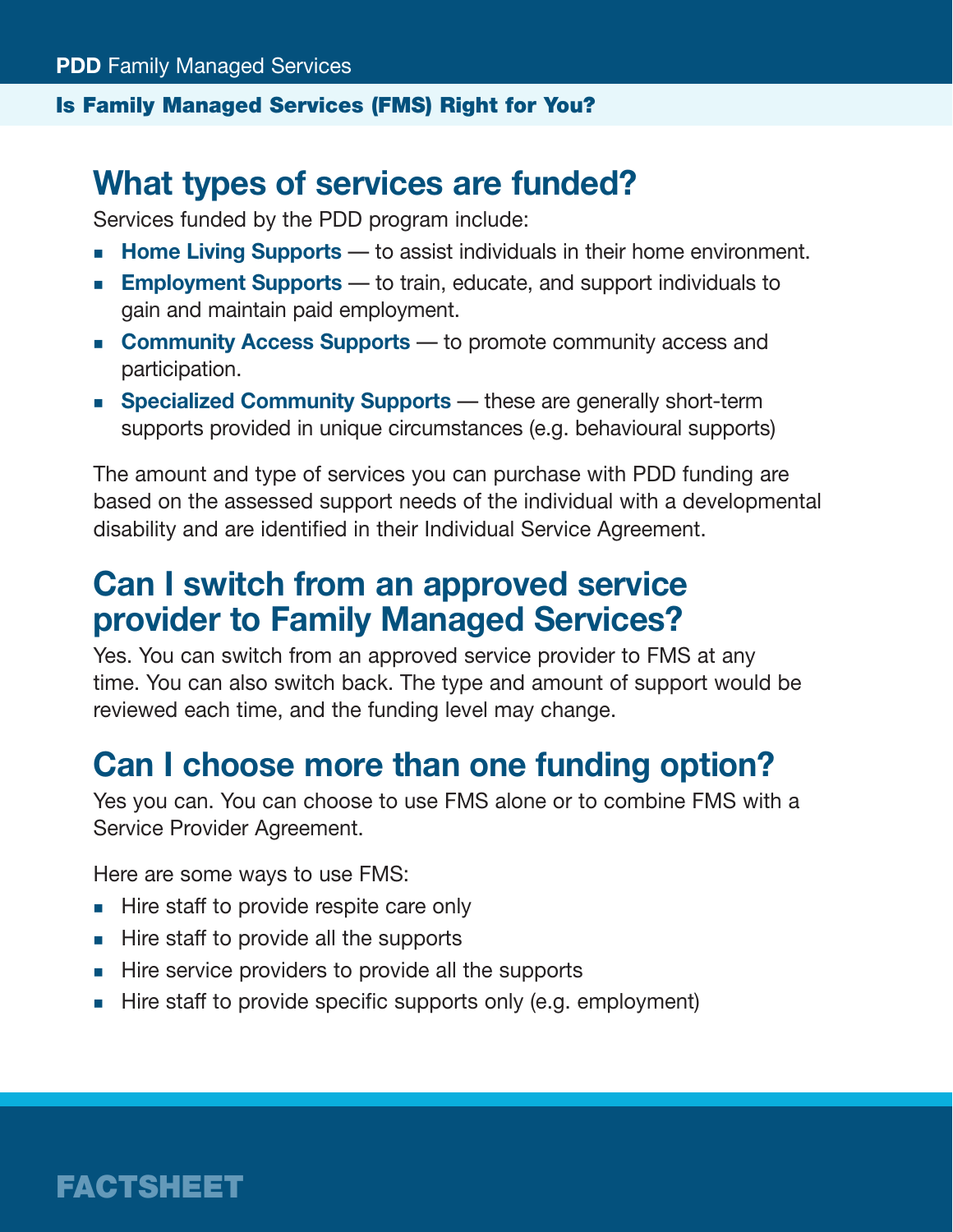#### Is Family Managed Services (FMS) Right for You?

### **Can I hire an approved service provider?**

Yes. You can use FMS funding to hire and manage your own staff and/or to purchase staffing supports from one or more approved service providers. The service provider(s) must also agree to enter into an agreement with you.

### **What are my responsibilities if I choose FMS?**

If you choose FMS, you will work with your PDD regional staff to sign a contract called the Family Managed Service Agreement.

You will become a "**Funds Administrator"**. A Funds Administrator accepts responsibility for hiring staff to provide supports. You will not be paid to do this.

These are some of the responsibilities of a Funds Administrator:

- **Planning:** Consulting with the individual with a developmental disability
- **Hiring Staff:** Hiring, training, and supervising staff and/or working with a service provider (if you choose to hire one)
- **Being an Employer:** Following the *Employment Standards Code* and the *Workers Compensation Act*
- **Monitoring:** Making sure the individual with a developmental disability is getting good quality supports
- **Payroll:** Paying for supports
- **Financial:** Submitting invoices to your PDD Community Board
- **Record Keeping:** Keeping business records